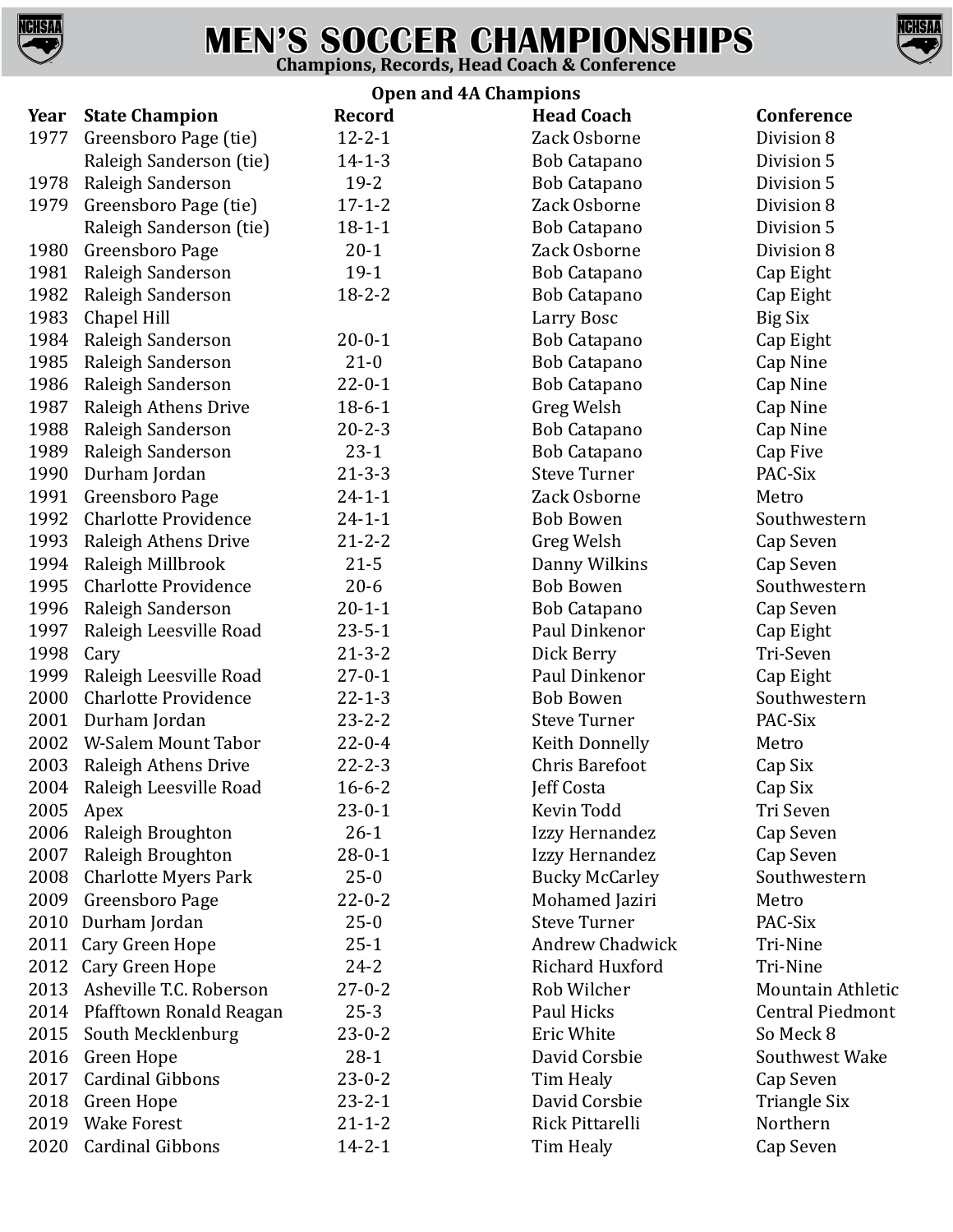

## **MEN'S SOCCER CHAMPIONSHIPS Champions, Records, Head Coach & Conference**



## **3A Champions**

| Year | <b>State Champion</b>     | Record       | эм спашрюнэ<br><b>Head Coach</b> | Conference               |
|------|---------------------------|--------------|----------------------------------|--------------------------|
| 1986 | <b>Charlotte Catholic</b> | $21 - 1$     | <b>Bill Finneyfrock</b>          | <b>Piedmont Soccer</b>   |
| 1987 | <b>Charlotte Catholic</b> |              | <b>Bill Finneyfrock</b>          | <b>Piedmont Soccer</b>   |
| 1988 | <b>High Point Central</b> | $20 - 3 - 1$ | Pete Chumbley                    | Tri-County               |
| 1989 | South Iredell             | $19 - 2 - 1$ | <b>Greg Crowley</b>              | Foothills                |
| 1990 | <b>High Point Andrews</b> | $20 - 0 - 3$ | <b>Sandy Dalton</b>              | Piedmont Athletic        |
| 1991 | Jamestown Ragsdale        | $20 - 5 - 1$ | <b>Brien Braswell</b>            | Piedmont Athletic        |
| 1992 | Western Guilford          | $23 - 3 - 2$ | George Kennedy                   | Triad                    |
| 1993 | Jamestown Ragsdale        | $23 - 2 - 1$ | <b>Brien Braswell</b>            | Mid Piedmont             |
| 1994 | South Iredell             | $17 - 4 - 3$ | Alan Hutchens                    | Foothills                |
| 1995 | Jamestown Ragsdale        | $20 - 3 - 3$ | <b>Brien Braswell</b>            | Mid Piedmont             |
| 1996 | Wake Forest-Rolesville    | $21 - 2 - 2$ | <b>Chuck Hess</b>                | Triangle                 |
| 1997 | Jacksonville White Oak    | $24 - 3 - 1$ | Jerry Riggs                      | Coastal                  |
| 1998 | Jacksonville White Oak    | $23 - 2 - 2$ | Jerry Riggs                      | Coastal                  |
| 1999 | R-S Central               | $26 - 3$     | <b>Rich Dominguez</b>            | Southwestern             |
| 2000 | Asheville                 | $26 - 0 - 1$ | Mike Flowe                       | <b>Mountain Athletic</b> |
| 2001 | Hickory                   | $25 - 2 - 2$ | <b>Steve Morgan</b>              | Southwestern Foothills   |
| 2002 | T.C. Roberson             | $28-0$       | Rob Wilcher                      | <b>Mountain Athletic</b> |
| 2003 | T.C. Roberson             | $25 - 2 - 1$ | Rob Wilcher                      | Mountain Athletic        |
| 2004 | Jacksonville White Oak    | $16 - 6 - 1$ | <b>Buddy Carroll</b>             | Mideastern               |
| 2005 | Jacksonville              | $16 - 7 - 1$ | David Miller                     | Mideastern               |
| 2006 | Lake Norman               | $27-0$       | Dane Perry                       | North Piedmont           |
| 2007 | Lake Norman               | $29-0$       | Jon Mertes                       | North Piedmont           |
| 2008 | <b>Charlotte Catholic</b> | $24 - 1 - 1$ | Oscar Del Pino                   | Queen City               |
| 2009 | Marvin Ridge              | $22 - 2 - 1$ | Ray Fumo                         | Southern Carolina        |
| 2010 | <b>Cardinal Gibbons</b>   | $23 - 1 - 2$ | Tim Healy                        | Carolina Six             |
| 2011 | <b>Cardinal Gibbons</b>   | $24 - 2 - 1$ | Tim Healy                        | Carolina Six             |
| 2012 | Jacksonville              | $26-1$       | David Miller                     | Coastal                  |
| 2013 | Marvin Ridge              | $22 - 1 - 1$ | Jason Zak                        | Southern Carolina        |
| 2014 | <b>Cardinal Gibbons</b>   | $23 - 2 - 1$ | Tim Healy                        | Big Eight                |
|      | 2015 Weddington           | $20 - 1 - 2$ | <b>Powell Williams</b>           | Southern Carolina        |
|      | 2016 Marvin Ridge         | $24 - 3$     | Jason Zak                        | Southern Carolina        |
| 2017 | Chapel Hill               | $23 - 4 - 1$ | Jason Curtis                     | Big Eight                |
| 2018 | Chapel Hill               | $22 - 3 - 1$ | Jason Curtis                     | Big Eight                |
| 2019 | Walter M. Williams        | $26 - 3 - 0$ | Jeremy Krist                     | Mid-Piedmont 3A          |
| 2020 | Weddington                | $16 - 1 - 1$ | George Limbanovnos               | Southern Carolina 3A     |